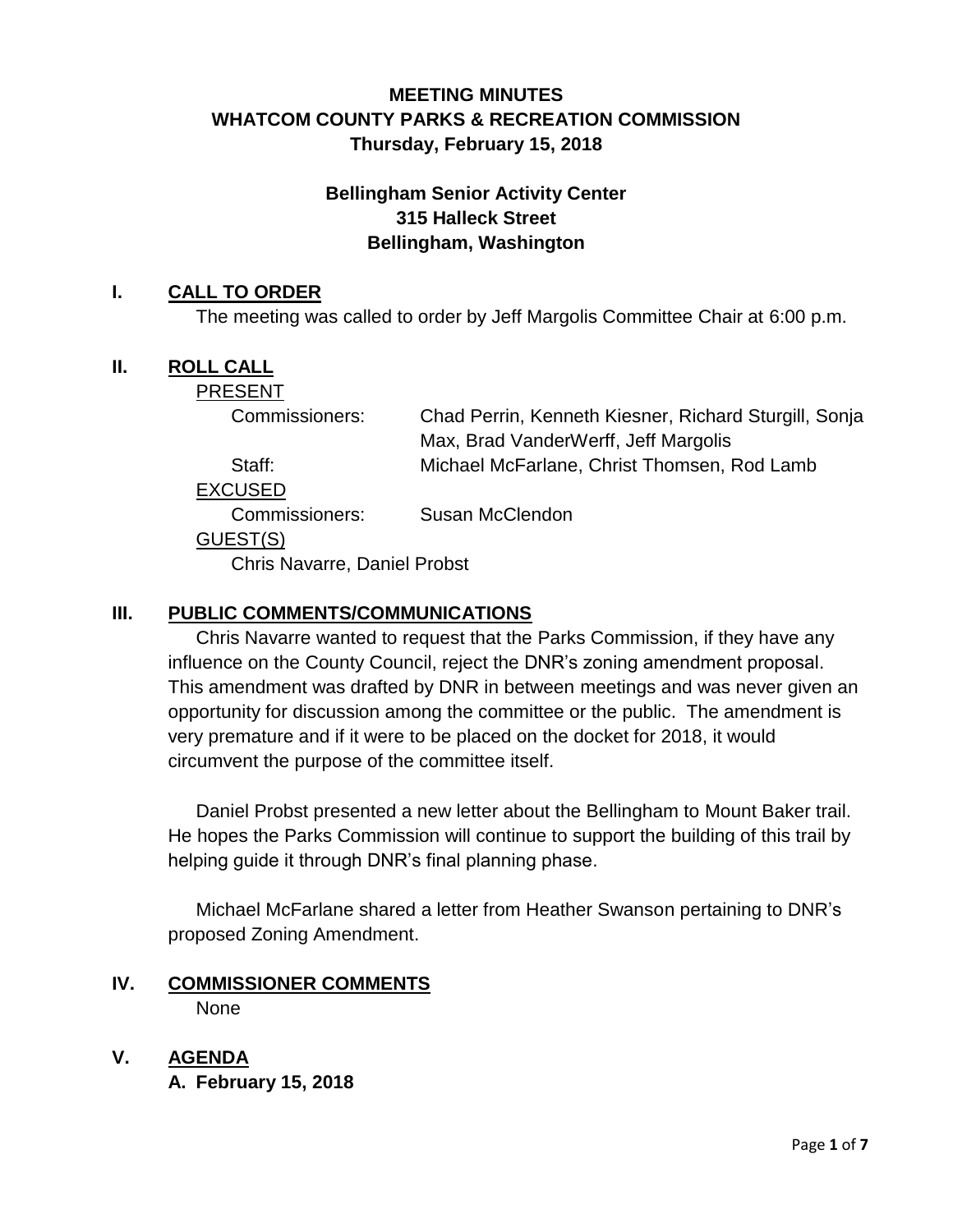**MOTION:** Sonja Max moved to modify the agenda to add Daniel Probst and the Bellingham to Baker Trail under New Business. Kenneth Kiesner seconded. The motion carried with a unanimous vote.

**MOTION:** Kenneth Kiesner moved to accept the February 15, 2018 Agenda as amended. Chad Perrin seconded. The motion carried with a unanimous vote.

### **VI. MINUTES**

## **A. December 21, 2017**

**MOTION:** Sonja Max moved to approve the December 21, 2017 Minutes as written. Kenneth Kiesner seconded. Brad VanderWerff, Richard Sturgill, and Chad Perrin abstained.

## **VII. STAFF REPORTS**

## **A. Planning & Development Report (Rodney Lamb)**

- **i. Silver Lake Road Improvements**  The SEPA determination of nonsignificance was amended and is now complete. Rod emailed for a status update on February  $13<sup>th</sup>$ , but has not heard back. The bid package is being assembled and will be advertised for competitive bid on February  $28<sup>th</sup>$  or March  $7<sup>th</sup>$ . Both of these dates will allow the bid to open no later than March  $20<sup>th</sup>$ . The plan is to have the contractor mobilized and begin construction following opening day of fishing season (April 29<sup>th</sup>).
- **ii. Lighthouse Boardwalk Renovation –** HB Hansen completed the \$23,000 change order to fix the structural deficiencies in the deck structure before the end of 2017. Rod visited the site on January  $31<sup>st</sup>$  and the new deck framing was being installed. The framing passed inspection on February  $6<sup>th</sup>$  and now the Trex composite decking is being installed. Whatcom County Parks' electrician is running new conduit so that electrical cable can be pulled once the decking is complete. The contractor is on schedule to complete work by March 21<sup>st</sup>.
- **iii. Maple Creek Bridge Replacement** Big R submitted shop drawings at the end of December 2017, but the project doesn't have final permit approval. This does not affect the manufacture of the bridge, but affects the ability to install it. Rod is waiting for the staff at PDS to work through the planning and permitting processes (mitigation plan, shoreline approval, building permit, etc.).
- **iv. Lummi Island Stairs**  The wooden stairs that provide access to the shoreline are being replaced with premanufactured aluminum stairs beginning February 19<sup>th</sup>. The deck on the overlook is being replaced with Ipe, a tropical hardwood. This project should be completed in about four weeks.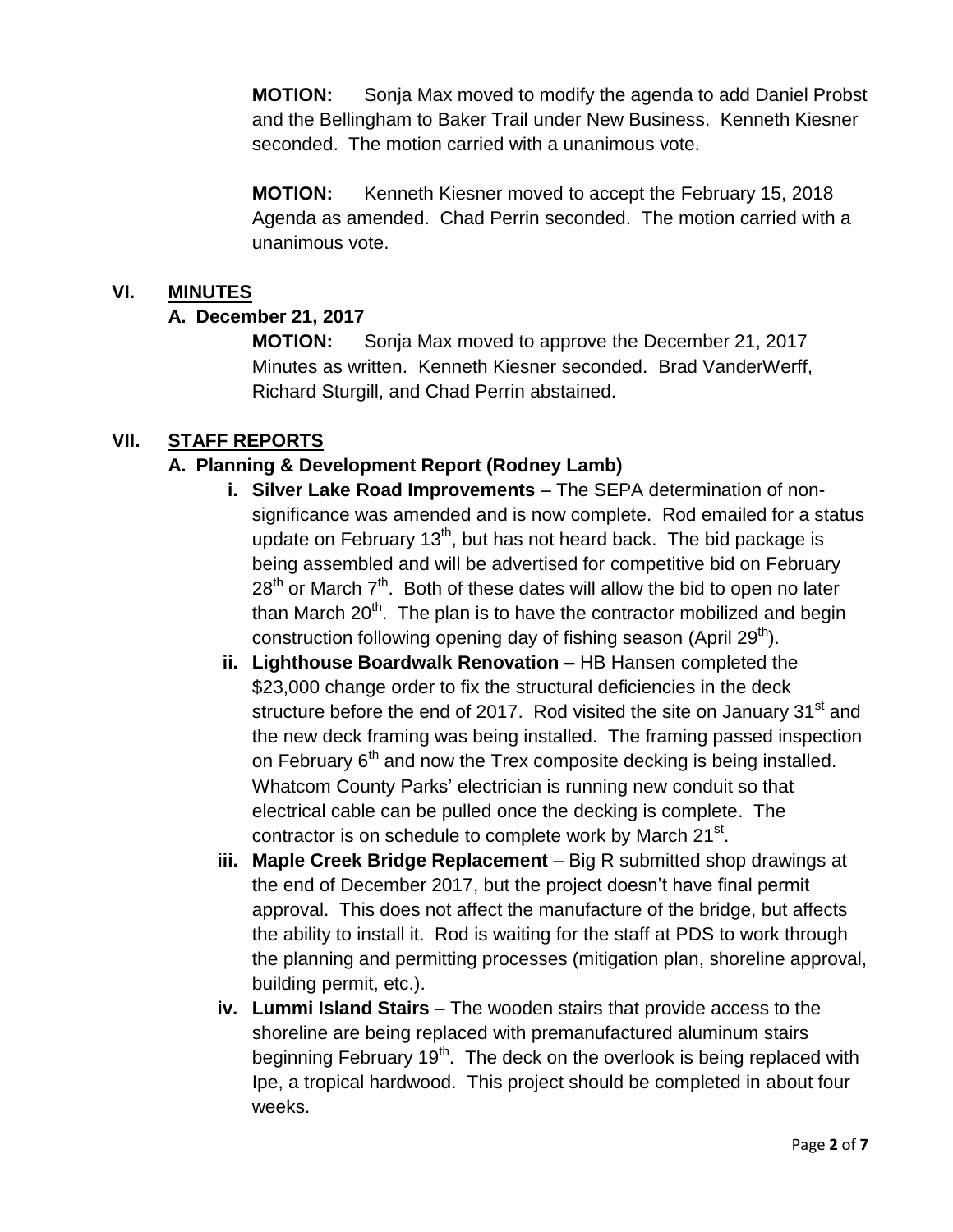- **v.** Hovander Maintenance Shop The 20' by 20' building located in the central portion of Hovander Park is being removed. This building houses trucks and tractors for Whatcom County Parks. A pole building is going to be built on a new site that is out of the flood plain and provides better access throughout the park. The wetlands survey and critical areas report are complete and the building site will be laid out to minimize impacts to the wetland buffers. A contractor will be hired to perform the site work, install utilities, and build the shell, and then Whatcom County Park employees will complete the interior improvements. The intent is to have this project completed by the end of 2018.
- **vi. Semiahmoo Restroom/Concession Building**  KingWorks Consulting Engineers were hired to provide a structural upgrade proposal to remove some interior walls and open up the space. These improvements will hopefully increase flexibility of the building and make it more attractive to a concessionaire. Whatcom County Park employees will perform the work once permits are approved (probably in the fall).
- **vii. Project Quarterly Reports** Project Quarterly Reports are on the County's website and provide updates to the County Council and the public on current projects (description, permits required, project status, estimated completion date, funding sources, budget status).
- **B. Operations Report – Christ Thomsen**
	- **i. Staffing Update –** An offer was made for the Regional Park Supervisor position at the end of 2017, but the individual declined. The job was reposted and the first group of applications has been received. The Repair Maintenance III position (carpenter) was filled with an applicant who works for the National Park Service. He is a journeyman preservation carpenter and starts on February 26. Seasonal extra help recruitment has opened so that employees will be on board in April and May (at least six employees want to return from last year).
	- **ii. Residential Rental Program –** Whatcom County Parks & Recreation has a residential rental program made up of thirteen properties with houses that the county either acquired or had donated. Currently, there are two vacant rental properties (Dittrich Park and Sunset Farm).
	- **iii. Winter storms –** Winter storms have caused more trees to fall than usual. A crew was hired to take some trees down on park property because they were around houses. There was a minor landslide on the Hertz Trail in January. It is in the same location as the landslide from last year and as a result, the permit allowing cleanup was reinitiated (it's a five year permit) and made the process much faster. There was a slope failure in Lookout Mountain Park on one of the forest roads managed by Whatcom County Parks. Unfortunately, it was right above a house in Sudden Valley.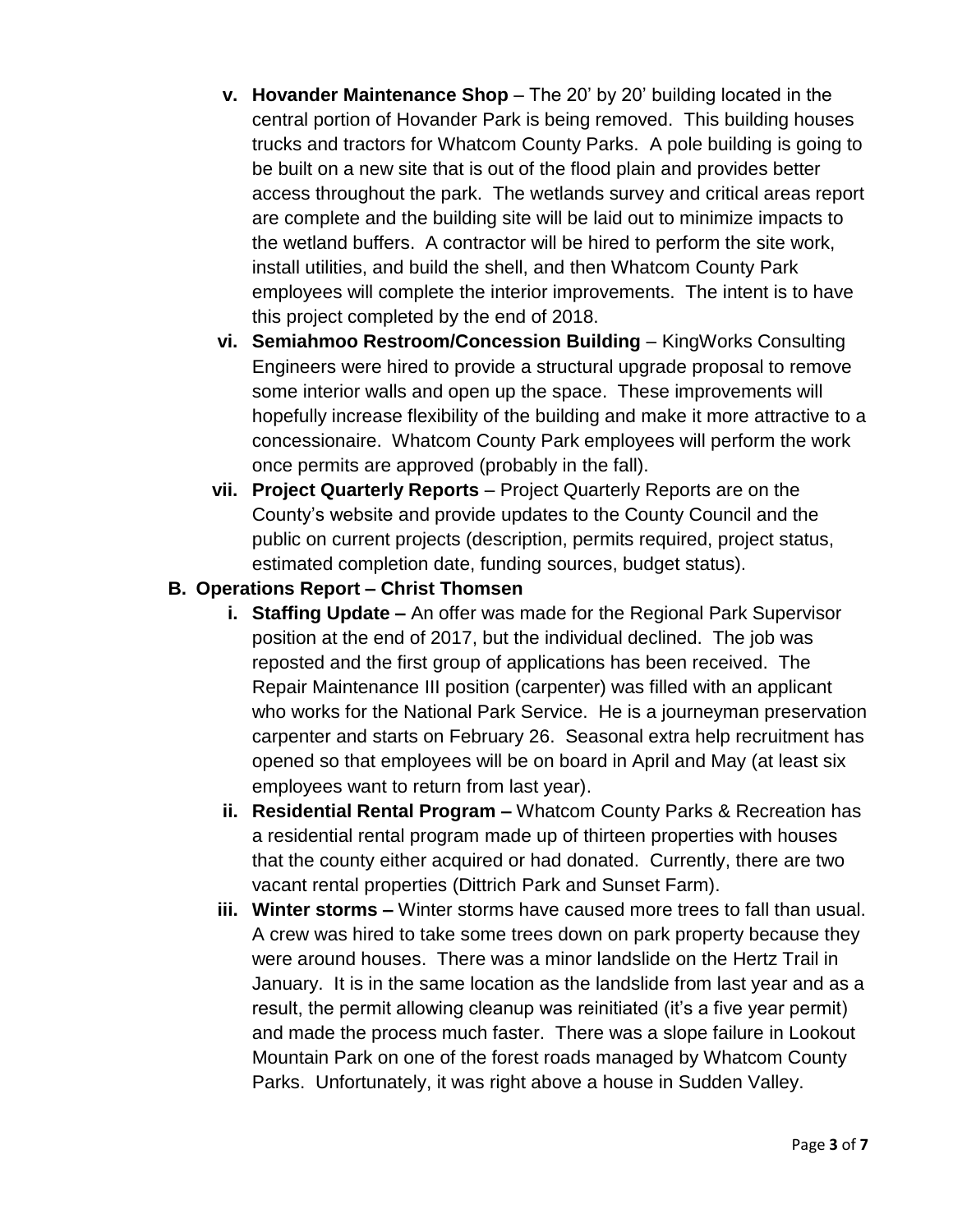Contractors were able to stabilize the area and now a long term fix is being sought.

- **iv. Fragrance Garden –** The installation of the floor in the garden is complete. The benches are still being worked on and there is a piece of concrete work by the water tower that will be done later in the season. Left over funds allowed for the purchase and installation of new doors to the public restrooms at the Tennant Lake Interpretive Center.
- **v. Water System Replacement at Headquarters –** A portion of the water distribution system at Whatcom County Parks Headquarters was replaced because of consistent failures. The work is essentially complete and will be finalized after a walkthrough with the contractor.
- **vi. Samish Deck –** The deck on the day lodge was scheduled to be replaced in 2017, but wasn't. The materials have been purchased and installation will begin this spring.
- **vii. Iron Chink Shelter –** The necessary permits are in place and the schedule is being set for archaeologists to monitor the site while the earth disturbance occurs.
- **viii. Plantation Rifle Range HVAC Replacement –** The State passed their capital budget, so the Plantation Rifle Range HVAC Replacement project will be restarted. The term expired on the funds for this project, so Whatcom County Parks will have to go back to the County Council and articulate the need for the project again. Costs have increased substantially and will affect the project's budget.
- **ix. Lake Whatcom Trails project –** A 2018 construction plan is being developed by Whatcom County Parks, stakeholders, trail user groups, and the City of Bellingham.
- **x. South Fork Park –** The current fence at South Fork Park will be extended to include the equestrian trailhead because vehicles are being driven in the agriculture field, on sections of the trail, and down to the river. These trespassing incidents have been reported to the Sheriff's Office. Vehicle trespassing is also occurring at Hovander Park, so additional fencing will be put in there as well. This will total about 2500 feet of fence being installed this spring.

## **C. Director's Report – Michael McFarlane**

- **i. Everson/Sumas Senior Centers –** The coordinators at the Everson and Sumas Senior Centers have been given permission to work an additional hour on Monday and Friday.
- **ii. Council on Aging –** The Council on Aging has indicated that they may be interested in taking over the Sumas, Everson, and Welcome Senior Centers, but not the Point Roberts Senior Center. The Council on Aging delivers the meal program to these centers and is better equipped than Whatcom County Parks to provide programming. The contracts for the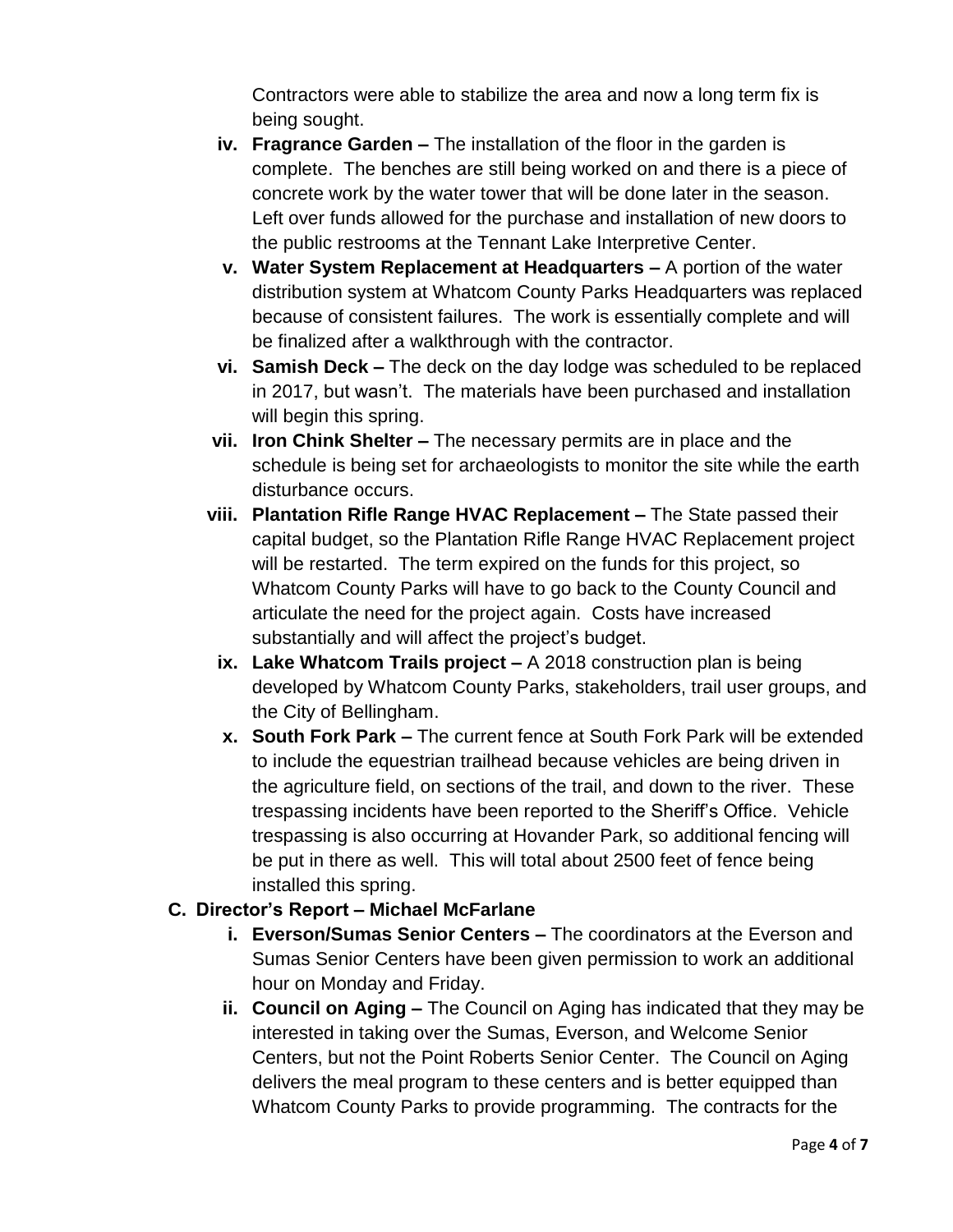2019-2020 budget could be written to include payment from Whatcom County Parks to the Council on Aging for the retention of the seasonal extra help assistants at these centers.

- **iii. Whisper Lake Development –** The Sanitary District turned down the sewer upgrade through Bay Horizon Park because they did not like the required Federal language.
- **iv. Blaine/Birch Bay Park & Rec District –** The Blaine/Birch Bay Park & Rec District is exploring the use of the open areas at Bay Horizon Park for athletic fields.
- **v. NRPA –** The NRPA information was updated, so all Commissioners should receive their magazines.
- **vi. Maple Falls Park Group –** The letter of agreement with the Maple Falls Park Group was signed at the end of the year.
- **vii. Administrative Assistant –** Shannon Batdorf was hired to replace Darla Smith. Shannon previously worked in the Whatcom County Finance Department.
- **viii. Towers –** Whatcom County legal staff is working on a new template for the tower lease agreements. Two other tower leases are expiring in a couple of years and one of the tower companies is interested in renewing. Whatcom County Parks is working with Skagit County and the Sheriff's Office on an agreement with another tower company that is planning on installing a 90-foot tower when the ATC tower is removed.
	- **ix. 2017 Budget –**The 2017 budget was closed out this week.
	- **x. Electric bicycles –** The Washington State House approved a bill regarding electric assist bicycles. The bill does not require these bicycles to be allowed on trails; but as time goes on there will be more and more requests to use them. Motorized vehicles are currently not allowed on any county park trails.

### **VIII. UNFINISHED BUSINESS**

None

## **IX. NEW BUSINESS**

**A. Capital Improvement Project List (Draft) –** Parks staff is reviewing the 20-year list of Capital Improvement Projects to develop a 6-year plan and a list of projects for funding in the 2019-2020 operating budget. This list will be submitted to the Executive and then forwarded to the council for approval as part of the budget process. Projects are chosen based on necessity and funding sources. Some projects are completed in phases; the design/engineering/permitting may be funded in one 2-year budget cycle and then the construction phase will be funded in a second 2-year budget cycle.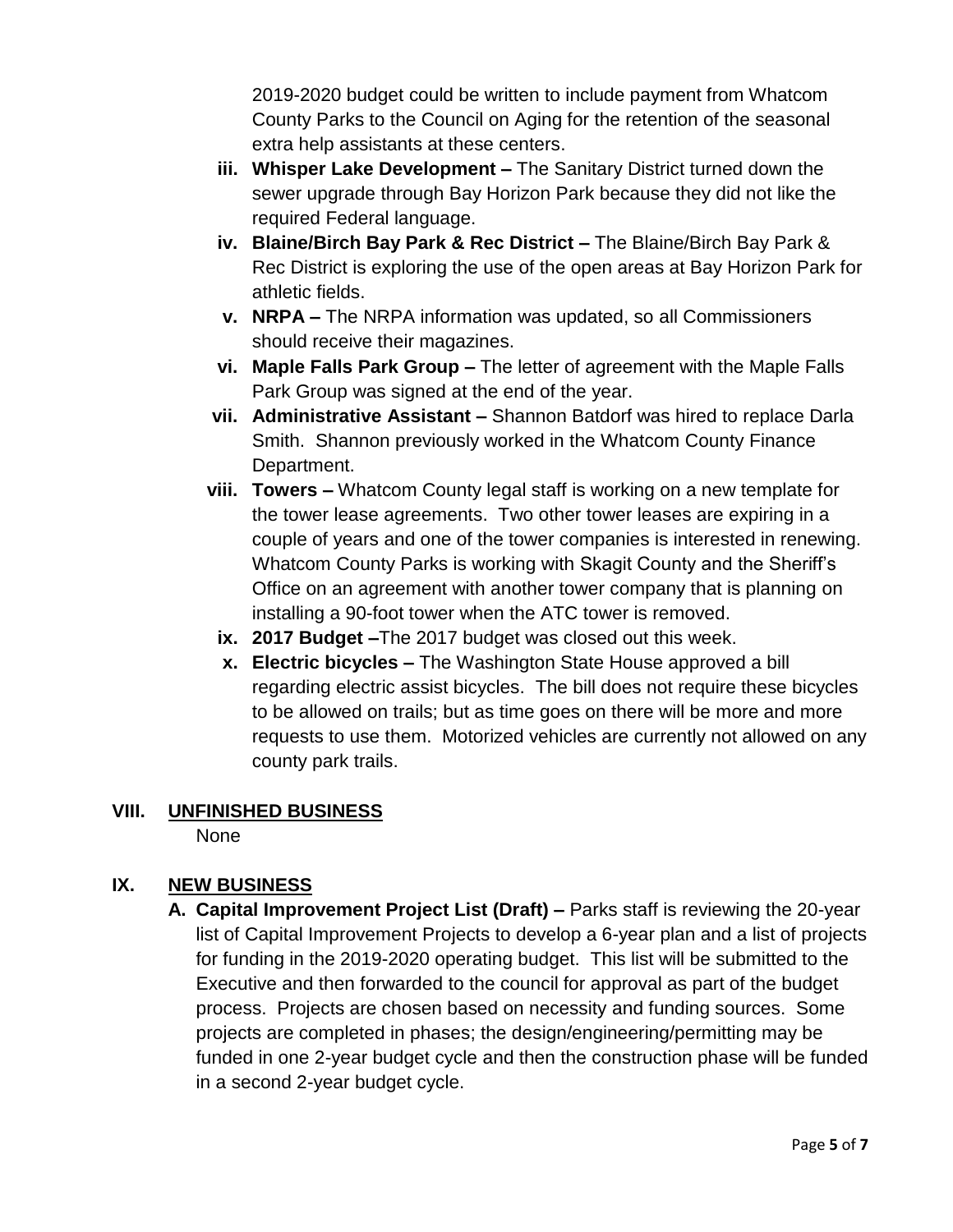**B. DNR Baker to Bellingham Recreation Planning –** The Washington State Department of Natural Resources (DNR) has been meeting since January 2016 to create a recreation plan for state-managed land between Mount Baker and Bellingham. DNR put together a 17 member planning committee of stakeholders to formulate proposals and is currently down to two proposals (proposals D and E). There is a meeting February 20 at the East Whatcom Regional Resource Center for public comment and another one at the Bellingham Cruise Terminal on February 21 (both from 6:00pm – 8:30pm). DNR will evaluate what they hear at these community meetings and submit a draft recreation plan in the summer or fall of 2018. Issues arising from these proposals include connectivity with county park properties, off road vehicle access, and preservation. DNR also requested a zoning amendment in December 2017 to allow ATF and off road vehicle parks in commercial forest zones. If the county council dockets this request, it would be the first step in terms of allowing off road vehicles on these lands. Chris Navarre believes DNR is premature in requesting to docket this, as it was requested without any public input or issues of enforcement. Conversation ensued on the docketing of this request.

> **MOTION:** Richard Sturgill moved to "Recommend to the Executive that he conveys to the County Council not to docket DNR's zoning amendment request (file:PLN 2018-0004 pertaining to allowing motorized trail systems and trailheads in the Commercial Forestry (CF) District) at this time due to potential impact on county, county park lands and lack of information on DNR's Baker to Bay plan." Sonja Max seconded. The motion carried with a unanimous vote.

- **C. 2017 Visitation and Use**  Park visitation counts for the past year were passed out.
- **D. Elections for Chair and Vice Chair –**

**MOTION:** Richard Sturgill motioned to nominate Jeffrey Margolis as chair. Sonja Max seconded. The motion carried with a unanimous vote.

**MOTION:** Kenneth Kiesner motioned to nominate Sonja Max as vice chair. Chad Perrin seconded. The motion carried with a unanimous vote.

**E. Daniel Probst –** Daniel Probst presented a letter about a new route for the Bellingham to Mount Baker trail in hopes the Parks Commission will continue to support the building of this trail by helping guide it through DNR's planning phase